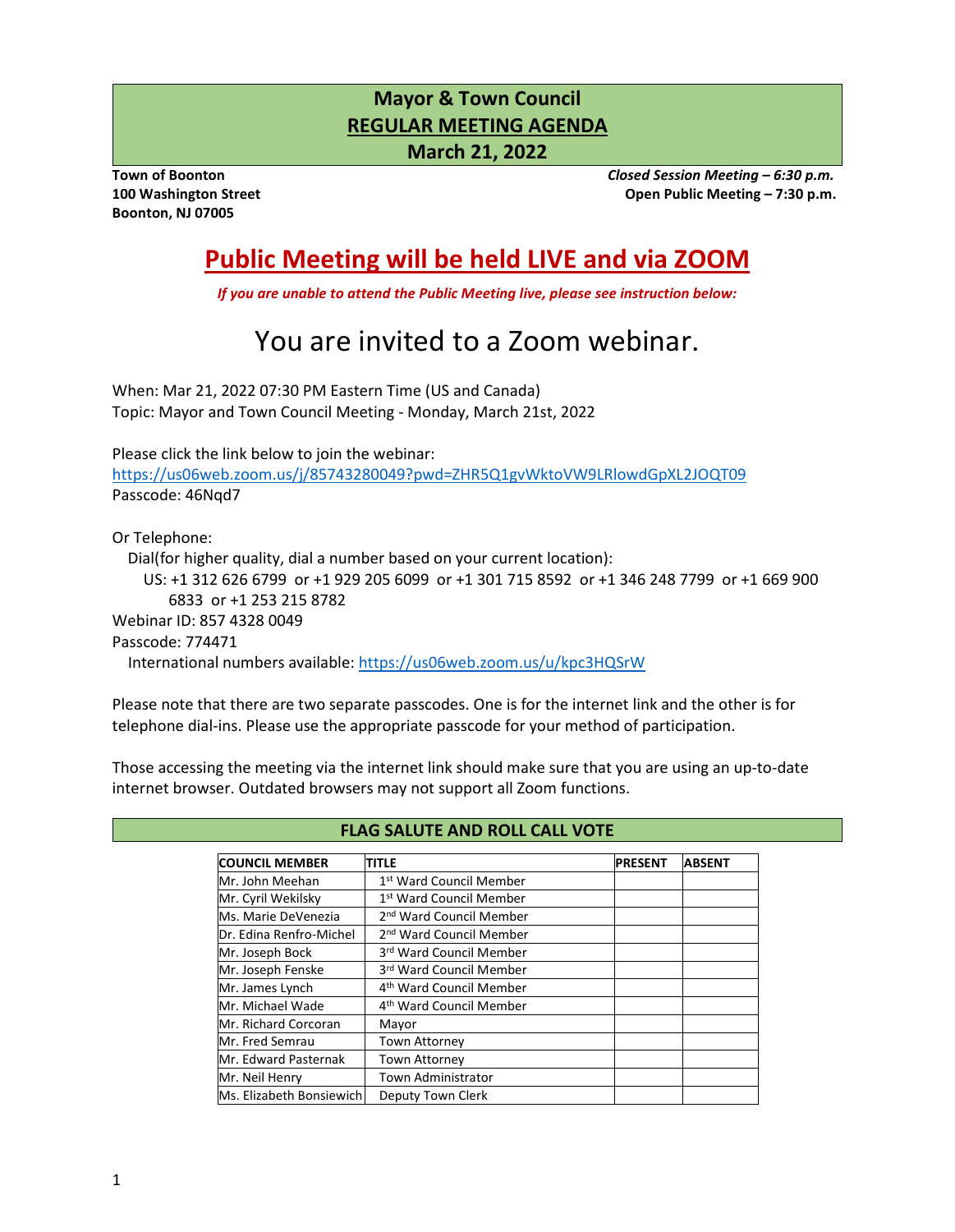# **CLOSED SESSION**

# **RESOLUTION** *(22-98 if needed)*  **RESOLUTION TO RECESS INTO CLOSED SESSION**

**WHEREAS,** Section 8 of the Open Public Meetings act, Chapter 231 P.L. 1975 permits the exclusion of the public from a meeting in certain circumstances; and

**WHEREAS**, this public body is of the opinion that such circumstances presently exist.

**NOW THEREFORE, BE IT RESOLVED** by the Mayor and Town Council of the town of Boonton in the County of Morris and State of New Jersey as follows:

- 1. The public shall be excluded from discussion of and action upon the hereinafter specified subject matter(s).
- 2. The general nature of the subject matter to be discussed is as follows:
- 3. It is anticipated at this time that the above stated subject matter will be made public at the conclusion of each individual specified subject matter.
- 4. This resolution shall take effect immediately.
- 5. No action may be taken in Closed Session.

 $\blacksquare$ 

| <b>MOVED:</b> |          | <b>SECONDED:</b> |          |
|---------------|----------|------------------|----------|
| VOICE VOTE:   | IN FAVOR |                  | AGAINST: |

# **OPEN PUBLIC SESSION – 7:30 P.M.**

**FLAG SALUTE AND ROLL CALL VOTE:** 

| FLAG SALUTE AND ROLL CALL VOTE: |                                     |                |               |  |  |  |
|---------------------------------|-------------------------------------|----------------|---------------|--|--|--|
| <b>COUNCIL MEMBER</b>           | <b>TITLE</b>                        | <b>PRESENT</b> | <b>ABSENT</b> |  |  |  |
| Mr. John Meehan                 | 1st Ward Council Member             |                |               |  |  |  |
| Mr. Cyril Wekilsky              | 1st Ward Council Member             |                |               |  |  |  |
| Ms. Marie DeVenezia             | 2 <sup>nd</sup> Ward Council Member |                |               |  |  |  |
| Dr. Edina Renfro-Michel         | 2 <sup>nd</sup> Ward Council Member |                |               |  |  |  |
| Mr. Joseph Bock                 | 3rd Ward Council Member             |                |               |  |  |  |
| Mr. Joseph Fenske               | 3rd Ward Council Member             |                |               |  |  |  |
| Mr. James Lynch                 | 4 <sup>th</sup> Ward Council Member |                |               |  |  |  |
| Mr. Michael Wade                | 4 <sup>th</sup> Ward Council Member |                |               |  |  |  |
| Mr. Richard Corcoran            | Mayor                               |                |               |  |  |  |
| Mr. Fred Semrau                 | <b>Town Attorney</b>                |                |               |  |  |  |
| Mr. Edward Pasternak            | Town Attorney                       |                |               |  |  |  |
| Mr. Neil Henry                  | <b>Town Administrator</b>           |                |               |  |  |  |
| Ms. Elizabeth Bonsiewich        | Deputy Town Clerk                   |                |               |  |  |  |

# **ADEQUATE NOTICE MAYOR'S STATEMENT**

Pursuant to the Open Public Meetings Act, adequate and electronic notice of this live and remote Zoom meeting have been provided as follows:

- 1. Notice of this meeting was published in the Citizen of Morris County and the Daily Record Newspapers and a copy of this agenda was forwarded to each of the town's official newspapers.
- 2. Notice of this meeting and the agenda were posted on the bulletin board at Town Hall, 100 Washington Street, Boonton, NJ 07005.
- 3. Notice of this meeting was posted on the outside front door and ADA accessible door of Town Hall.
- 4. Notice of this meeting and the agenda were posted on the Town website and the Town of Boonton Facebook page.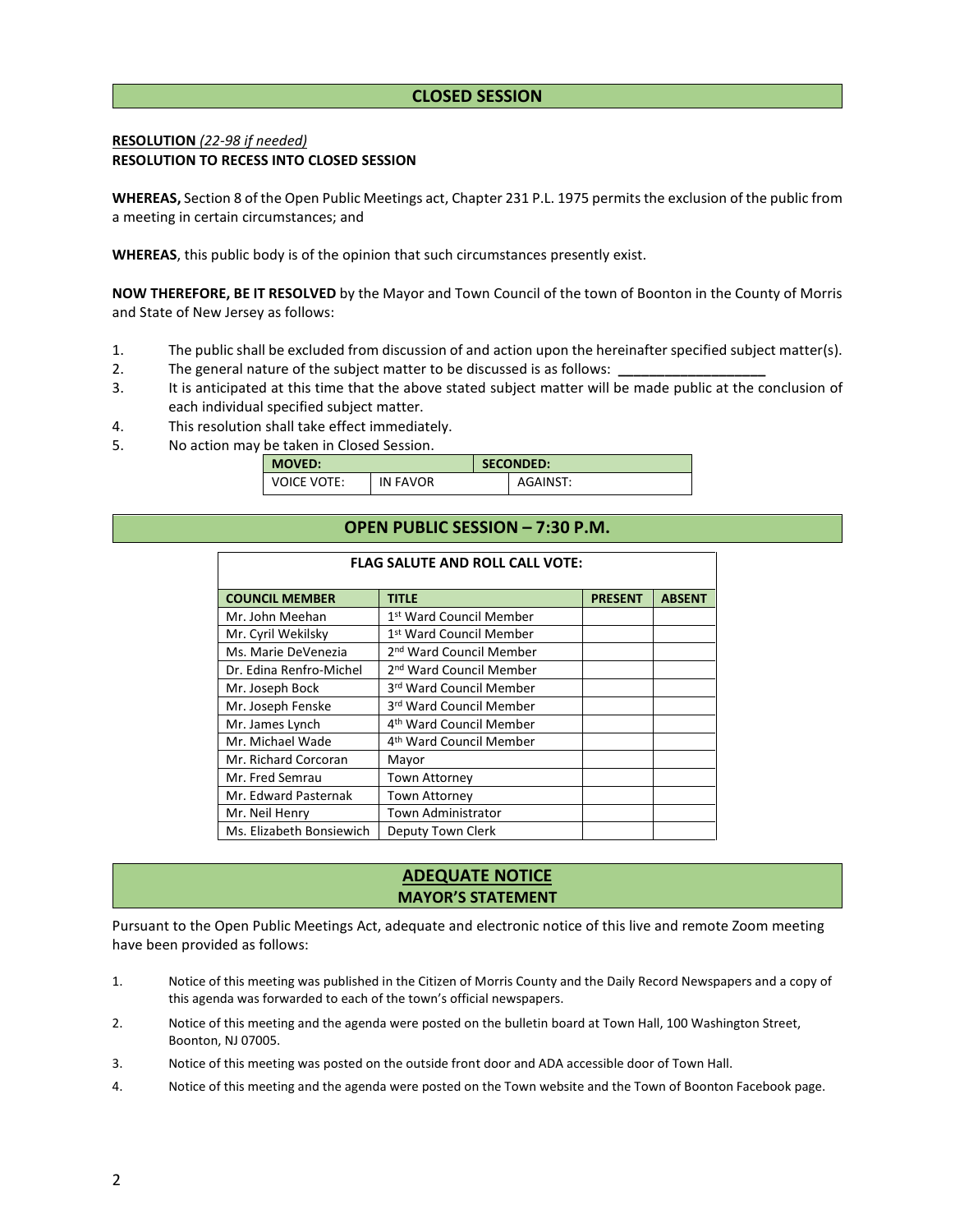### **PROCLAMATIONS**

- 1. Mayor Corcoran will be presenting a proclamation to Joe Fongaro upon his Wrestling Championship.
- 2. Mayor Corcoran will be presenting a proclamation to the Boonton Elks Lodge #1405 upon their celebration of 100 years.

# **PRESENTATIONS**

- 1. Mr. Chris Colley, Topology, will make a presentation regarding the Plane Street Properties-Area in Need of Redevelopment Study
- 2. Special Projects Coordinator Laura Wagner will make a presentation on the Darress Theatre

# **DEPARTMENT REPORTS**

| <b>OEM</b>            | Carl Wendt, Scott Bednar, Michael Gulla          |                  |  |
|-----------------------|--------------------------------------------------|------------------|--|
| Finance               | Jen Muscara, Tax Collector/Mayor Corcoran        |                  |  |
|                       |                                                  |                  |  |
|                       | 2020 1st quarter as of 3/15/2020                 |                  |  |
|                       | Total billed for 1st qtr. 2020                   | \$8,360,281.17   |  |
|                       | Total paid as of $3/15/2020$                     | \$8,089,192.20   |  |
|                       | Balance as of 3/15/2020                          | \$271,088.97     |  |
|                       | Collection Percentage 96.76%                     |                  |  |
|                       | 2021 1st quarter as of 3/15/2021                 |                  |  |
|                       | Total billed for 1st qtr. 2021<br>\$8,285,151.47 |                  |  |
|                       | Total paid as of 3/15/2021                       | \$8,067,667.04   |  |
|                       | Balance as of 3/15/2021                          | \$217,484.43     |  |
|                       | Collection Percentage 97.38%                     |                  |  |
|                       |                                                  |                  |  |
|                       | 2022 1st quarter as of 3/15/2022                 |                  |  |
|                       | Total billed for 1st gtr. 2022                   | \$8,606,118.86   |  |
|                       | Total paid as of $3/15/2022$<br>\$8,383,728.03   |                  |  |
|                       | Balance as of $3/15/2022$                        | 222,390.83<br>S. |  |
|                       | Collection Percentage 97.42%                     |                  |  |
| Administration/Health | Neil Henry                                       |                  |  |

# **CONSENT AGENDA**

# **Resolutions 22-91 through 22-96**

# **RESOLUTION 22-91**

#### **RESOLUTION OF THE MAYOR AND TOWN COUNCIL APPROVING MEETING MINUTES**

**WHEREAS,** Minutes of the previous meeting(s) have been submitted to the Mayor and Town Council for their review and approval.

**NOW THEREFORE, BE IT RESOLVED** by the Mayor and Town Council of the Town of Boonton, County of Morris and State of New Jersey that the Minutes from the following meeting(s) are hereby approved as typed and filed in the Town Clerk's office:

March 7, 2022 – Regular & Closed Session

# **RESOLUTION 22-92 RESOLUTION TO APPROVE PAYMENT OF VOUCHERS**

**WHEREAS**, vouchers for payment have been submitted to the Mayor and Town Council by the various municipal departments.

**NOW THEREFORE, BE IT RESOLVED** by the Mayor and Town Council of the Town of Boonton, County of Morris and State of New Jersey, all vouchers approved by the respective committees be and are hereby ordered paid.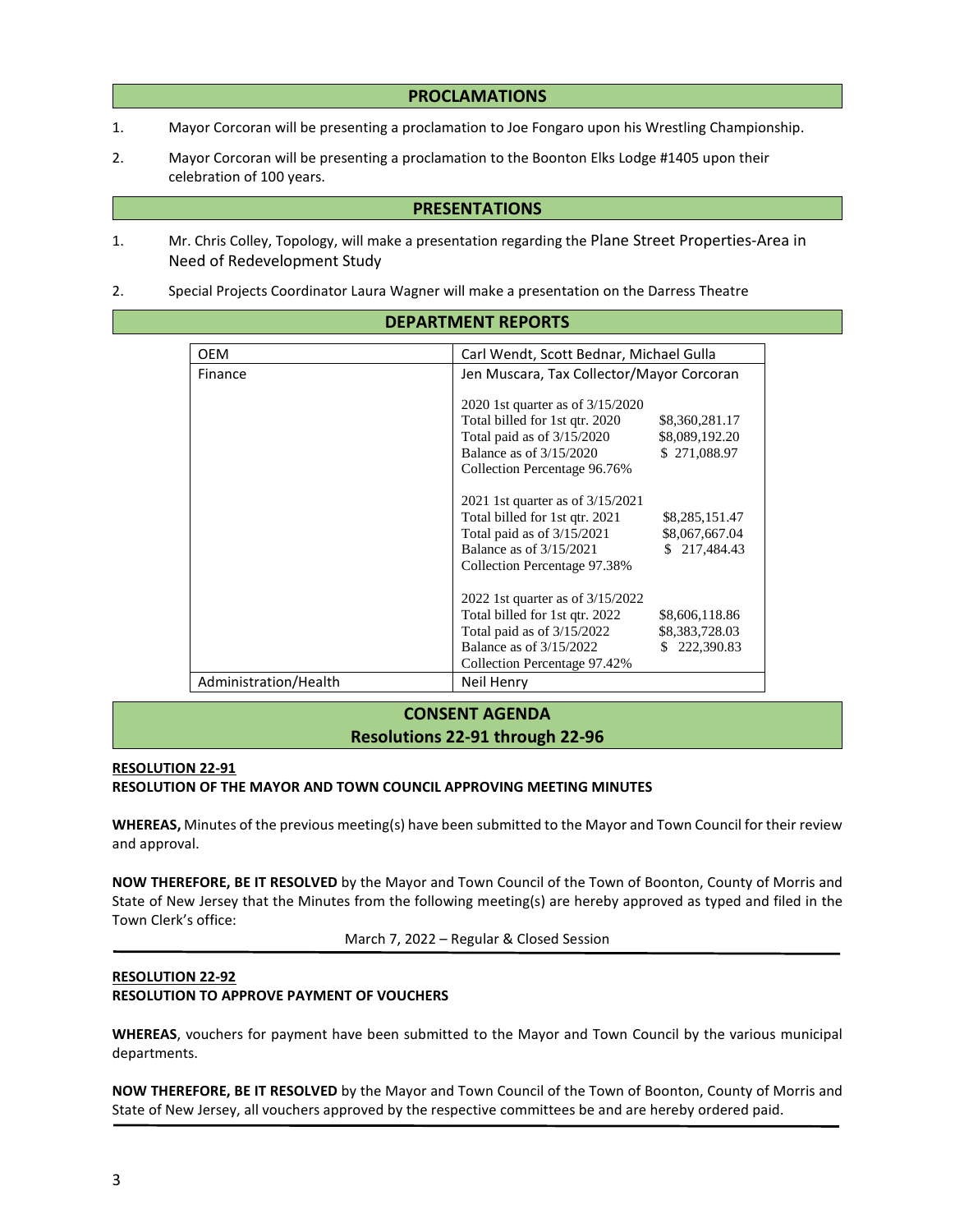#### **RESOLUTION 22-93 RESOLUTION AWARDING CONTRACT FOR KANOUSE POCKET PARK PLAYGROUND RENOVATIONS TO CORBY ASSOCIATES, INC.**

**WHEREAS,** the Kanouse Pocket Park Playground Renovation Project was awarded a 2019 Community Development Block Grant (CDBG) from the County of Morris in the amount of \$80,000 to fund the project; and

**WHEREAS**, the Mayor and Town Council of the Town of Boonton have heretofore received plans and specifications constituting a public bid package from the Town Engineer, Mott MacDonald for said project; and

**WHEREAS**, the Mayor and Town Council have heretofore approved said public bid package, as prepared by Town Engineer, and directed the Town Clerk to publicly advertise for bids; and

**WHEREAS**, the public bid package included both a base bid, and a supplemental bid option which was noted in the specifications that the Owner reserves the right to award a Contract for the work included in the Base Bid only or to award the Base Bid plus the Supplemental Bid Item(s); and

**WHEREAS**, the Town of Boonton received five (5) bids for said project on Wednesday, December 1, 2021 at the Town of Boonton Municipal Building; and

**WHEREAS**, the contract is being awarded through a fair and open process, pursuant to the Local Public Contracts Law, N.J.S.A. 40A:20.4 et seq.; and

**WHEREAS**, review of the five (5) received bids identified Corby Associates, Inc. as the lowest apparent responsive, responsible bidder for the Base Bid only; and

**WHEREAS**, the Town Attorney has reviewed the bid from Corby Associates, Inc. and found it to be in proper form and in compliance with the requirements of the Local Public Contract Law, and has deemed it responsible and responsive; and

**WHEREAS,** the County of Morris increased the Community Development Block Grant (CDBG) to a maximum grant not to exceed \$118,600.00 to fund the project due to recent escalations in the cost of materials; and

**WHEREAS**, the Chief Financial Officer has certified that sufficient funds are available for this contract.

**BE IT RESOLVED** The Mayor and Town Council of the Town of Boonton, upon the recommendation of the Town Engineer and as reviewed by the Town Attorney, hereby award a contract for the Kanouse Pocket Park Playground Renovations to the lowest responsible bidder, Corby Associates, Inc., PO Box 496, Ridgefield, NJ 07657, for the Base Bid only for a sum of one hundred and four thousand, five hundred and fifty-three dollars (\$104,553.00).



# **RESOLUTION 22-94**

**RESOLUTION OF THE MAYOR AND COUNCIL OF THE TOWN OF BOONTON AUTHORIZING THE GRANT APPLICATION TO MORRIS COUNTY HISTORIC PRESERVATION TRUST FUND FOR A PRESERVATION PLAN FOR THE DR. JOHN TAYLOR HOUSE (PHASE I)** 

**WHEREAS**, the Town of Boonton is interested in preserving the Dr. John Taylor House (Phase I), located at 210 Main Street, Boonton, NJ; and

**WHEREAS**, the Mayor and Town Council fully support this effort and authorize an application to the Morris County Historic Preservation Trust Fund, as follows: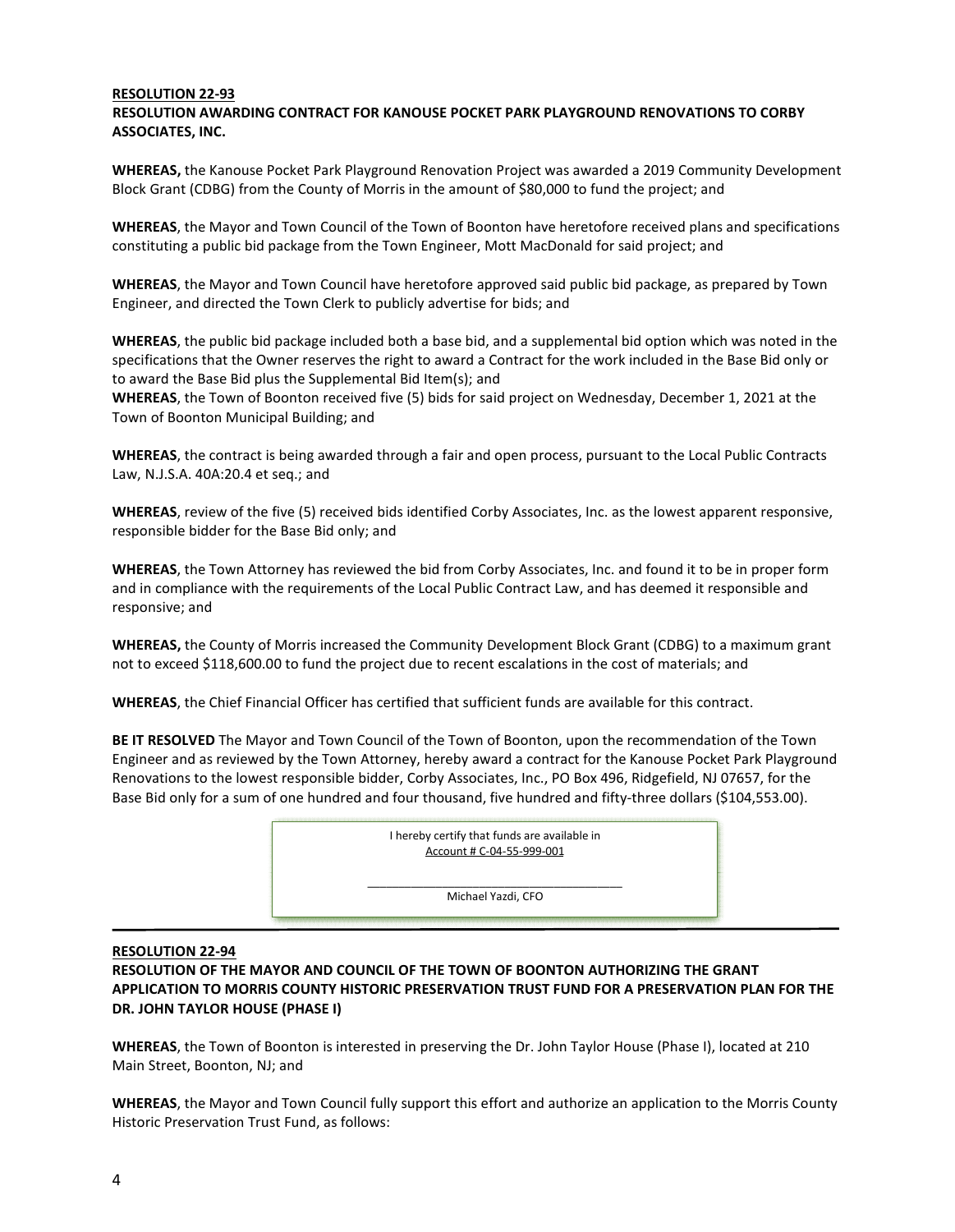| <b>GRANT DESCRIPTION</b>                              | <b>TOTAL PROJECT COST</b> | <b>FUNDING REQUEST</b> | <b>MATCH</b> |
|-------------------------------------------------------|---------------------------|------------------------|--------------|
| Preservation Plan for Dr. John Taylor House (Phase I) | 30,000.00                 | 24,000.00              | 6,000.00     |

**NOW THEREFORE, BE IT RESOLVED** by the Mayor and Council of the Town of Boonton, County of Morris and State of New Jersey authorize said application.

#### **RESOLUTION 22-95**

# **RESOLUTION OF THE MAYOR AND COUNCIL OF THE TOWN OF BOONTON, COUNTY OF MORRIS AND STATE OF NEW JERSEY ENDORSING THE COMPREHENSIVE "BAG UP NJ" CAMPAIGN**

**WHEREAS,** Gov. Phil Murphy and the New Jersey State Legislature enacted the most progressive disposable bag law in the country, with a bill signed Nov. 4, 2020, phasing out single use plastic and paper bags and encouraging the use of reusable bags throughout New Jersey.

**WHEREAS,** New Jersey is working to reduce reliance on single-use products to ensure that future generations have a clean and healthy environment to live, work, and recreate in.

**WHEREAS,** banning or limiting the use of single-use plastic and paper carryout bags is a significant step in this effort.

**WHEREAS,** the New Jersey Clean Communities Council, the New Jersey Department of Environmental Protection, the New Jersey Department of State, policymakers, environmental and business groups, as well as other stakeholders, are working together to educate consumers, businesses, and communities about the new law and encouraging residents to "Bag Up" before the ban goes into effect.

**WHEREAS,** the comprehensive "Bag Up NJ" campaign will include educational programs, public and media engagement and reusable bag distribution programs throughout the state, with an emphasis on underserved communities.

**WHEREAS,** this statewide public education campaign will provide residents, businesses and visitors with information about the types of reusable and sustainable bags and containers that they may use and where to access these products.

**NOW, THEREFORE, BE IT RESOLVED** by the Town Council of Boonton that it is critical to begin educating the public about this new law, which will have a significant environmental benefit when the ban takes effect on May 4, 2022.

**BE IT FURTHER RESOLVED** that one way to gain important recognition is to deem the month of May each year as "Bag Up NJ" month in the Town of Boonton, a further reminder that residents should bring their own reusable bags to the store.

### **RESOLUTION 22-96**

# **RESOLUTION OF THE MAYOR AND COUNCIL OF THE TOWN OF BOONTON AUTHORIZING THE GRANT APPLICATION TO MORRIS COUNTY HISTORIC PRESERVATION TRUST FUND FOR A PRESERVATION PLAN FOR THE CIVIL WAR MONUMENT CONDITION ASSESSMENT**

**WHEREAS**, the Town of Boonton is interested in preserving the Civil War Monument located on Main Street, Boonton, NJ; and

**WHEREAS**, the Mayor and Town Council fully support this effort and authorize an application to the Morris County Historic Preservation Trust Fund, as follows:

| <b>GRANT DESCRIPTION</b>                      | <b>L PROJECT COST</b> | <b>FUNDING REQUEST</b> | <b>MATCH</b> |
|-----------------------------------------------|-----------------------|------------------------|--------------|
| Civil War<br>r Monument Condition Assessment. | .00<br><b>OEO</b>     | 950.00                 | 0.00         |

**NOW THEREFORE, BE IT RESOLVED** by the Mayor and Council of the Town of Boonton, County of Morris and State of New Jersey authorize said application.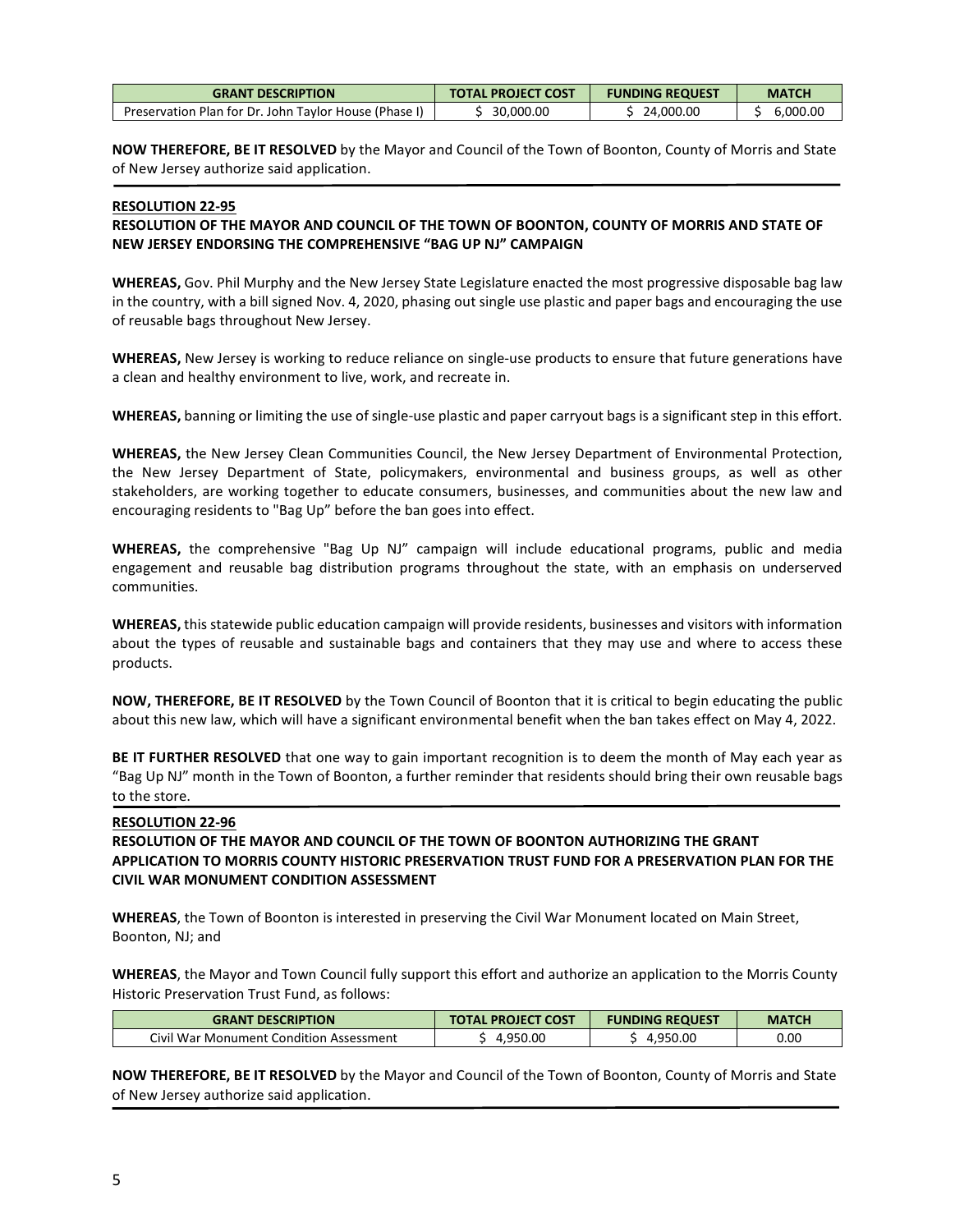# **CONSENT AGENDA VOTE**

| VED:                                       | <b>SECOND:</b> |           |                |                        |               |  |
|--------------------------------------------|----------------|-----------|----------------|------------------------|---------------|--|
| <b>Mayor &amp; Town Council Discussion</b> |                |           |                |                        |               |  |
| <b>MOVED:</b><br><b>SECOND:</b>            |                |           |                |                        |               |  |
| <b>BOARD MEMBER</b>                        | <b>YES</b>     | <b>NO</b> | <b>ABSTAIN</b> | <b>RECUSE</b>          | <b>ABSENT</b> |  |
|                                            |                |           |                | <b>Means "NO" Vote</b> |               |  |
| Mr. Bock                                   |                |           |                |                        |               |  |
| Ms. DeVenezia                              |                |           |                |                        |               |  |
| Mr. Fenske                                 |                |           |                |                        |               |  |
| Mr. Lynch                                  |                |           |                |                        |               |  |
| Mr. Meehan                                 |                |           |                |                        |               |  |
| Dr. Renfro-Michel                          |                |           |                |                        |               |  |
| Mr. Wade                                   |                |           |                |                        |               |  |
| Mr. Wekilsky                               |                |           |                |                        |               |  |
| Mayor Corcoran                             |                |           |                |                        |               |  |
| <b>UNFINISHED BUSINESS</b>                 |                |           |                |                        |               |  |

### **Roll Call Vote for Resolutions 22-91 through 22-96**

# **ORDINANCE 03-22** (Public Meeting/Adoption)

**AN ORDINANCE AMENDING THE TOWN CODE OF BOONTON BY REPEALING, IN ITS ENTIRETY, CHAPTER 214 ENTITLED "PROPERTY MAINTENANCE" AND REPLACING IT, IN ITS ENTIRETY, WITH CHAPTER 214 TO BE ENTITLED, "PROPERTY MAINTENANCE"** 

**WHEREAS**, the Town Council desires to protect the public health, safety, and welfare of the citizens of the incorporated area of Town and maintain a high quality of life for the citizens of the Town through the maintenance of structures and properties in the Town; and

**WHEREAS**, the Town Council wishes to amend the current property maintenance code to incorporate a more inclusive Property Maintenance Code, attached at Exhibit A, to better regulate building standards for the exterior of structures and the condition of the property as a whole, and to ensure that an electronically searchable document is available to the public on line as an attachment within the Code, in addition to copies being made available to the public within the office of the Municipal Clerk; and

**WHEREAS,** the Town Council recognizes in the best interest of the public health, safety, and welfare a more regulated method is desired to address neglected properties, and to that end, wishes to adopt the aforementioned and electronically searchable Property Maintenance Code; and

**WHEREAS,** the Town Council has a vested interest in protecting neighborhoods against decay and concludes that it is in the best interest of the health, safety, and welfare of its citizens and residents to amend the current code.

#### **NOW THEREFORE BE IT RESOLVED BY THE MAYOR AND TOWN COUNCIL OF THE TOWN OF BOONTON, COUNTY OF MORRIS, STATE OF NEW JERSEY, THAT THE FOLLOWING SECTIONS ONLY ARE REPEALED AND REPLACED, WITHIN THE TOWN OF BOONTON CODE, PART II, GENERAL LEGISLATION, CHAPTER 214, AS FOLLOWS:**

**SECTION 1.** 

#### **Chapter 214, PROPERTY MAINTENANCE**

#### **SECTION I.**

#### **§ 214-1. Adoption of standards; availability of code as searchable; availability of copies.**

The Town of Boonton hereby adopts the provisions of the attached Town of Boonton Property Maintenance Code, herein also referred to as "the Property Maintenance Code." This chapter, along with the Property Maintenance Code, shall be made available online to the public in an electronic format, and as a term-searchable document (eCode 360), and in addition, shall also be available for review and to remain on file in the office of the Municipal Clerk of the Town of Boonton, and be marked and designated as "§ 214" and the "Property Maintenance Code." This chapter and Property Maintenance Code are hereby adopted for the control of buildings and structures as therein provided; and each and all of the regulations, provisions, penalties, conditions and terms of said Property Maintenance Code.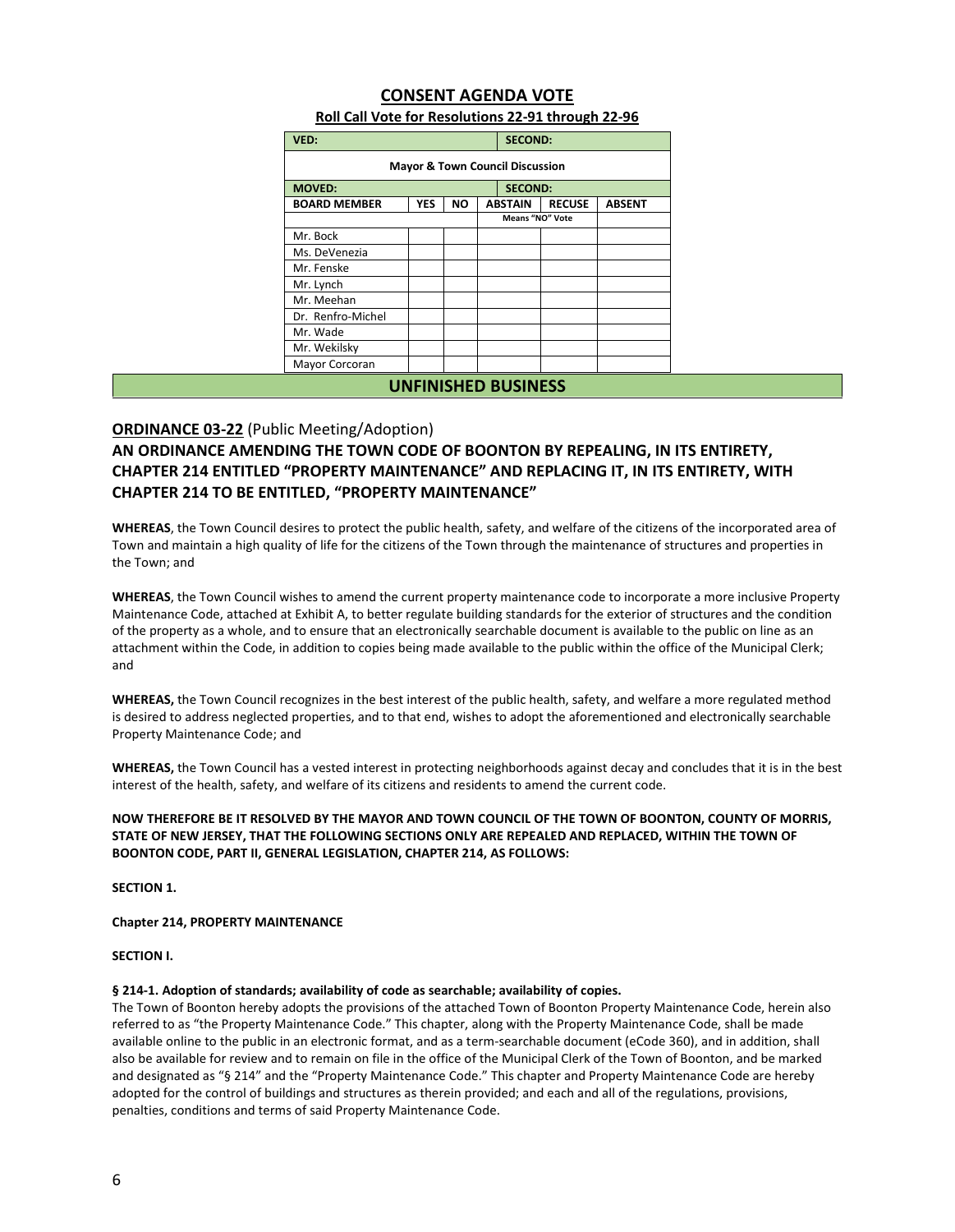#### **§214-2. Effect on existing proceedings.**

Nothing in this chapter or in the Property Maintenance Code hereby adopted shall be construed to affect any suit or proceeding impending in any court or any rights acquired or liability incurred or any cause or causes of action acquired or existing under any act or ordinance hereby repealed; nor shall any just or legal right or remedy of any character be lost, impaired or affected by this chapter.

#### **214-3. Violations and penalties; repeat offender**

A. Any person, firm or corporation who or which shall violate any of the provisions of this chapter shall be subject to one or more of the following: a fine not exceeding \$1,250, a term of imprisonment not exceeding 90 days or a period of community service not exceeding 90 days.

B. Any person who is convicted of violating this chapter within one year of the date of a previous violation of this chapter and who was fined for the previous violation, shall be sentenced to an additional fine as a repeat violator. The additional fine imposed by the Court upon a person for a repeated offense shall not be less than the minimum nor exceed the maximum fine fixed for a violation of this chapter, but shall be calculated separately for the fine imposed for the violation of this chapter.

C. The Mayor and Town Council may waive the imposition of an additional fine upon a person for a repeated violation of the provisions of this chapter by a duly adopted resolution of the Mayor and Town Council.

#### **§ 214-4. The Property and Maintenance Code of the Town of Boonton (Attached)**

The Property and Maintenance Code of the Town of Boonton is hereby adopted, and attached as Exhibit A.

#### **SECTION 2.**

If any section, paragraph, subsection, clause, or provision of this Ordinance shall be adjudged by the courts to be invalid, such adjudication shall apply only to the section, paragraph, subsection, clause, or provision so adjudicated, and the remainder of the Ordinance shall be deemed valid and effective.

#### **SECTION 3.**

Any ordinances or parts thereof in conflict with the provisions of this Ordinance are repealed to the extent of such conflict.

#### **SECTION 4.**

This Ordinance may be renumbered for purposes of codification.

#### **SECTION 5.**

This Ordinance shall take effect upon final passage, approval and publication in accordance with applicable law.

| <b>MOVED:</b>                   |            |           |                | <b>SECOND:</b> |                        |               |
|---------------------------------|------------|-----------|----------------|----------------|------------------------|---------------|
| <b>Public Hearing</b>           |            |           |                |                |                        |               |
| <b>SECOND:</b><br><b>MOVED:</b> |            |           |                |                |                        |               |
| <b>BOARD MEMBER</b>             | <b>YES</b> | <b>NO</b> | <b>ABSTAIN</b> |                | <b>RECUSE</b>          | <b>ABSENT</b> |
|                                 |            |           |                |                | <b>Means "NO" Vote</b> |               |
| Mr. Bock                        |            |           |                |                |                        |               |
| Ms. DeVenezia                   |            |           |                |                |                        |               |
| Mr. Fenske                      |            |           |                |                |                        |               |
| Mr. Lynch                       |            |           |                |                |                        |               |
| Mr. Meehan                      |            |           |                |                |                        |               |
| Dr. Renfro-Michel               |            |           |                |                |                        |               |
| Mr. Wade                        |            |           |                |                |                        |               |
| Mr. Wekilsky                    |            |           |                |                |                        |               |
| Mayor Corcoran                  |            |           |                |                |                        |               |

# **GENERAL DISCUSSION & COMMITTEE REPORTS**

| <b>COMMITTEE</b>       | <b>CHAIR</b>    |
|------------------------|-----------------|
| <b>Darress Theatre</b> | Marie DeVenezia |
| Grants                 | Joe Fenske      |
| Police                 | Jim Lynch       |